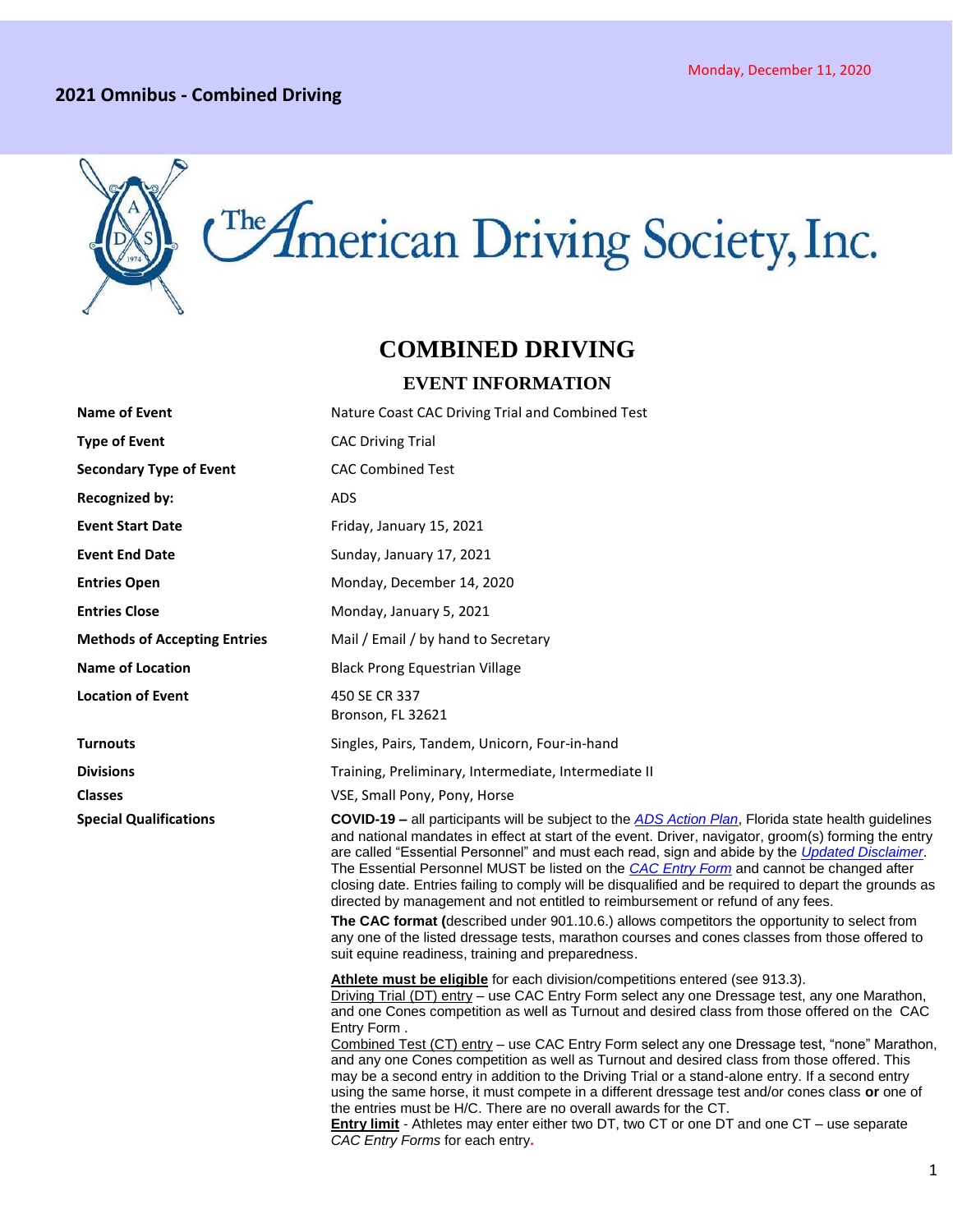|                      | <b>Second entry, if same horse/pony/VSE</b> at this event: DRESSAGE - must be different tests or<br>second entry as H/C; MARATHON - once per event only; CONES - must be different class or<br>second entry as H/C.                                                                                                                                                                                                                                                                                                                                                                                                  |
|----------------------|----------------------------------------------------------------------------------------------------------------------------------------------------------------------------------------------------------------------------------------------------------------------------------------------------------------------------------------------------------------------------------------------------------------------------------------------------------------------------------------------------------------------------------------------------------------------------------------------------------------------|
|                      | <b>Entry acceptance</b> : Entries must be complete, legible, signed and include applicable fees,<br>deposits and copies of membership and required horse papers; and be received by closing date.<br>Signed copies of the <i>Updated Disclaimer</i> (ADS Disclaimer and Hold Harmless Agreement) and<br>the Black Prong Release From Liability Waiver must be on file upon entrance to the event site.<br>Incomplete entries, missing payments or information and changes are subject to late fee charges.<br>A required documentation checklist is printed on page 2 of the CAC Entry Form for your<br>convenience. |
|                      | Special needs, vehicle sharing and scheduling requests: must be clearly indicated on the<br>CAC Entry Form before closing date to be considered if they can be accommodated. Subsequent<br>additions/changes after closing date may incur late fee charges. Covid-19 Action Plan allows only<br>vehicles to be shared; no other harness or equipment. Only Essential Personnel listed on the<br>CAC Entry Form may ride on the carriage.                                                                                                                                                                             |
|                      | <b>Organizer reserves the right:</b> to refuse any entry; modify the schedule; limit entries accepted; or<br>combine or cancel any classes                                                                                                                                                                                                                                                                                                                                                                                                                                                                           |
| <b>Entry Forms</b>   | All entries must use the CAC Entry Form and select one Dressage test, one marathon division<br>and one cones class from those listed therein. Click to download the CAC Entry Form or<br>requested by email from info@blackprong.com.                                                                                                                                                                                                                                                                                                                                                                                |
| Show / Event website | www.blackprong.com see "Nature Coast" under the "Events" tab                                                                                                                                                                                                                                                                                                                                                                                                                                                                                                                                                         |

## **ORGANIZER INFORMATION**

| <b>Secretary / Organizer Name:</b>   | Clayton Bratcher, Mayor                                 |
|--------------------------------------|---------------------------------------------------------|
| Secretary / Organizer Email          | info@blackprong.com                                     |
| Secretary / Organizer Phone          | (352) 486-1234                                          |
| <b>Secretary / Organizer Address</b> | 450 SE CR 337<br>Bronson, FL 32621                      |
| <b>Entries</b>                       | By mail, email or hand - to be received by closing date |

# **OFFICIALS**

| <b>President of Jury</b>  | Kail Palmer-Miller                                                                                                                                                                        |
|---------------------------|-------------------------------------------------------------------------------------------------------------------------------------------------------------------------------------------|
| <b>Ground Jury</b>        | Sara Schmitt, Hannah Polson                                                                                                                                                               |
| <b>Technical Delegate</b> | Lauren Reece                                                                                                                                                                              |
| <b>Course Designer</b>    | Marc Johnson                                                                                                                                                                              |
| <b>Scorer</b>             | Simon Rosenman                                                                                                                                                                            |
| Announcer                 | Geoff Morgan                                                                                                                                                                              |
| Veterinarian              | Dr. Natalie Lamneck (386-931-8711)                                                                                                                                                        |
| <b>EMT Services</b>       | S.0.S.                                                                                                                                                                                    |
|                           | <b>FEES</b>                                                                                                                                                                               |
| <b>Class Fees</b>         | Driving Trial (one class from each of the three competitions) \$245<br>Combined Test (any one dressage test and one cones class) \$195<br>All entry fees include \$5 ADS competition levy |
| <b>Membership</b>         | Athlete must be a current ADS member or EC Sport License holder<br>or pay the ADS non-member fee.                                                                                         |
| ADS non-member fee        | \$30 (may be applied to annual membership)                                                                                                                                                |
| <b>Post Entry Fee</b>     | \$100. Applies to new, revised or additions/changes after January 5, 2021                                                                                                                 |
| <b>Refund Policy</b>      | Refunds require a doctor's letter or veterianarian's certificate. Full refund up to closing date,<br>fees less \$50 after January 5, 2021                                                 |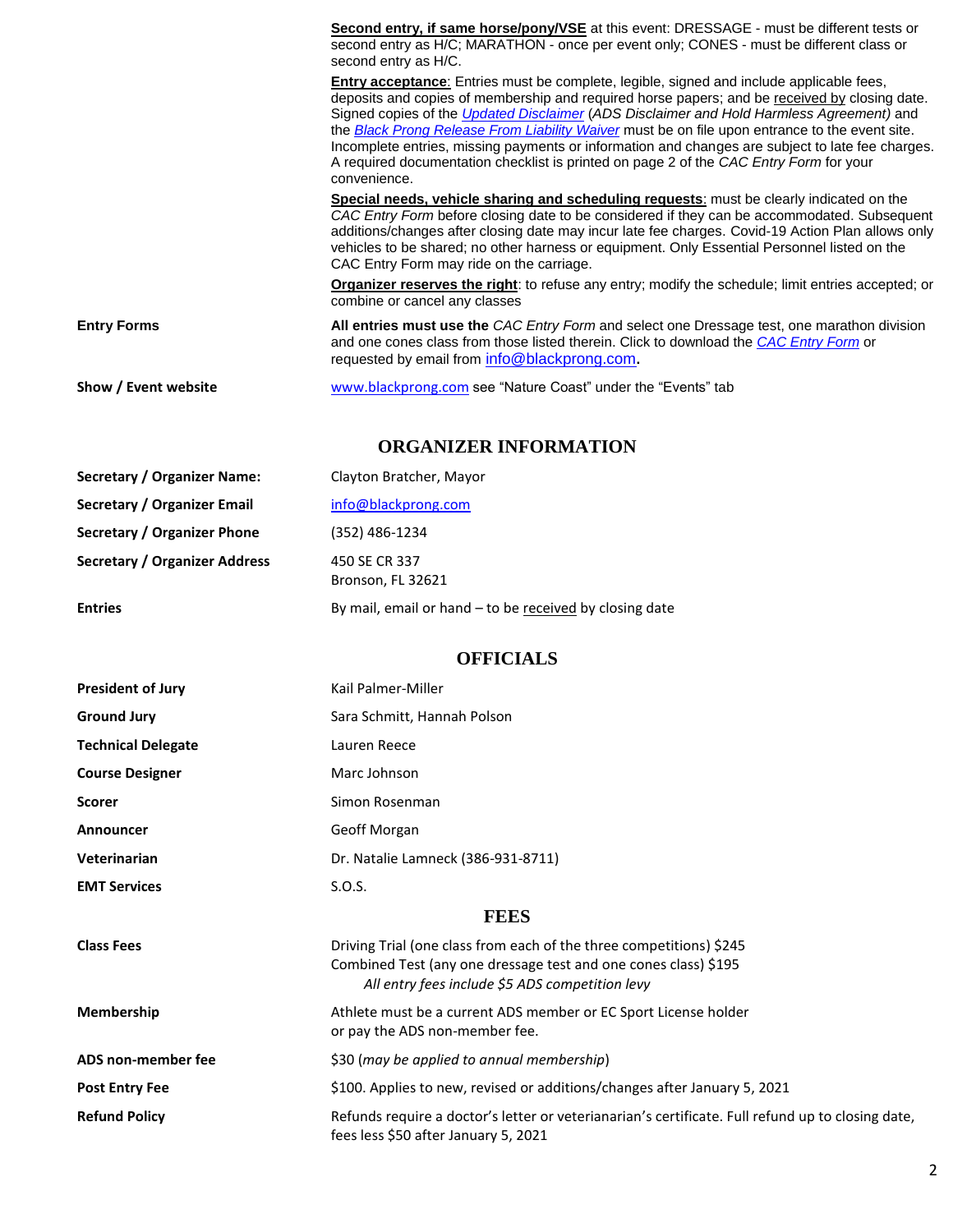| <b>Stall Fee</b>           | \$160. Request/arrange any special request through Black Prong Equestrian Village office (352)<br>485-1234.     |
|----------------------------|-----------------------------------------------------------------------------------------------------------------|
| <b>Grounds Fee</b>         | \$75 per equine applicable if not stabled on site.                                                              |
| <b>Stall Deposit</b>       | \$50 held by credit card deposit processed at check-in.                                                         |
| <b>Bedding Cost</b>        | Preordered shavings delivered to stalls <b>\$6.42</b> per bag.                                                  |
| <b>Stall Refund Policy</b> | No refunds. Credit card deposit hold will be cancelled if stalls left clean and undamaged.                      |
| Camping                    | RV hookup \$160 includes water/electricity, use of sanidump site.<br>No primitive camping onsite at this event. |
| Payments                   | Checks payable to Black Prong Equestrian Village LLC<br>Credit Cards: Visa, Master Card                         |

# **TENTATIVE SCHEDULE**

| <b>Show Office Opens</b>       | Thursday, January 14, 2021 at 2pm                                                                                                                                                                                                                    |
|--------------------------------|------------------------------------------------------------------------------------------------------------------------------------------------------------------------------------------------------------------------------------------------------|
| <b>Stabling Opens</b>          | Thursday, January 14, 2021 at 8am                                                                                                                                                                                                                    |
| <b>Stabling Closes</b>         | Sunday, January 17, 2021 at 4pm                                                                                                                                                                                                                      |
| <b>Inspections</b>             | <b>Dressage</b> – Safety Check Form – all Combined Test entries prior to test<br><b>Marathon</b> – Safety Check Form – all competing entries prior to start<br><b>Cones</b> - mandatory <i>In-harness inspection before Cones</i> prior to competing |
| <b>Course Walk / Briefings</b> | Self-guided course inspection. Participant briefings by email / text / PA announcements as<br>required                                                                                                                                               |
| <b>Dressage</b>                | Friday, January 15, 2021 at 8:30 am                                                                                                                                                                                                                  |
| <b>Marathon</b>                | Saturday, January 15, 2021 at 9:30 am                                                                                                                                                                                                                |
| <b>Cones</b>                   | Sunday, Janary 17, 2021 at 9:00 am                                                                                                                                                                                                                   |

## **DRESSAGE**

| Tests (Select one per entry)        | - Training new Test B (2019) - 80m*<br>- Training new Test C (2019) - 80m*<br>- Preliminary new Test B (2019) - 80m*<br>- Preliminary new Test C (2019) - 80m*<br>- Intermediate new Test A (2019) - 80m*<br>- Intermediate para-equestrian FEI PEA - 100m <sup>*</sup><br>- Intermediate FEI 1 <sup>*</sup> B (100m) - (does not qualify for FEI star rating at this event).<br>- Intermediate II - singles - FEI 3*B HP1 (100m)<br>- Intermediate II - pairs - FEI 3*B HP2 (100m)<br>- Intermediate II - fours - FEI 3*B HP4 (100m)<br>* Tandems and four-in-hand tests in 100m arena. VSE in size-adjusted arenas<br>per Appendix CD-F |
|-------------------------------------|-------------------------------------------------------------------------------------------------------------------------------------------------------------------------------------------------------------------------------------------------------------------------------------------------------------------------------------------------------------------------------------------------------------------------------------------------------------------------------------------------------------------------------------------------------------------------------------------------------------------------------------------|
| <b>Presentation</b>                 | On the move during all Dressage tests                                                                                                                                                                                                                                                                                                                                                                                                                                                                                                                                                                                                     |
| Footing                             | Main arena groomed turf, compacted sand warm-up area.                                                                                                                                                                                                                                                                                                                                                                                                                                                                                                                                                                                     |
| <b>VSE Arena Size</b>               | 80m tests in 30m x 60m arena; 100m tests in 30m x75m arena per Appendix CD-F                                                                                                                                                                                                                                                                                                                                                                                                                                                                                                                                                              |
| <b>Other Dressage Information -</b> | All vehicles to be wheel-measured at dressage warm-up area before competing<br>Safety Check: CT-only entries must turn in a completed Dressage/Cones Safety Checklist at<br>Wheel Measurement prior to Dressage test.<br>Maximum of two entries per driver (use separate CAC Entry Forms for each entry)<br>Second entry, (if same equine) must select a different dressage test or specify one to be H/C.<br><b>Vehicle sharing/scheduling requests</b> must be indicated clearly on both athletes' CAC Entry<br>Forms and are subject to late fee charges after closing date and scheduling requirements.                               |
|                                     | <b>MAIN AMTTONI</b>                                                                                                                                                                                                                                                                                                                                                                                                                                                                                                                                                                                                                       |

### **MARATHON**

| Classes (Select one per DT entry) Training: Section B only, maximum: obstacles. 5, gates 3, approximate distance up to 6km (may |
|---------------------------------------------------------------------------------------------------------------------------------|
| be reduced for VSE and small ponies)                                                                                            |